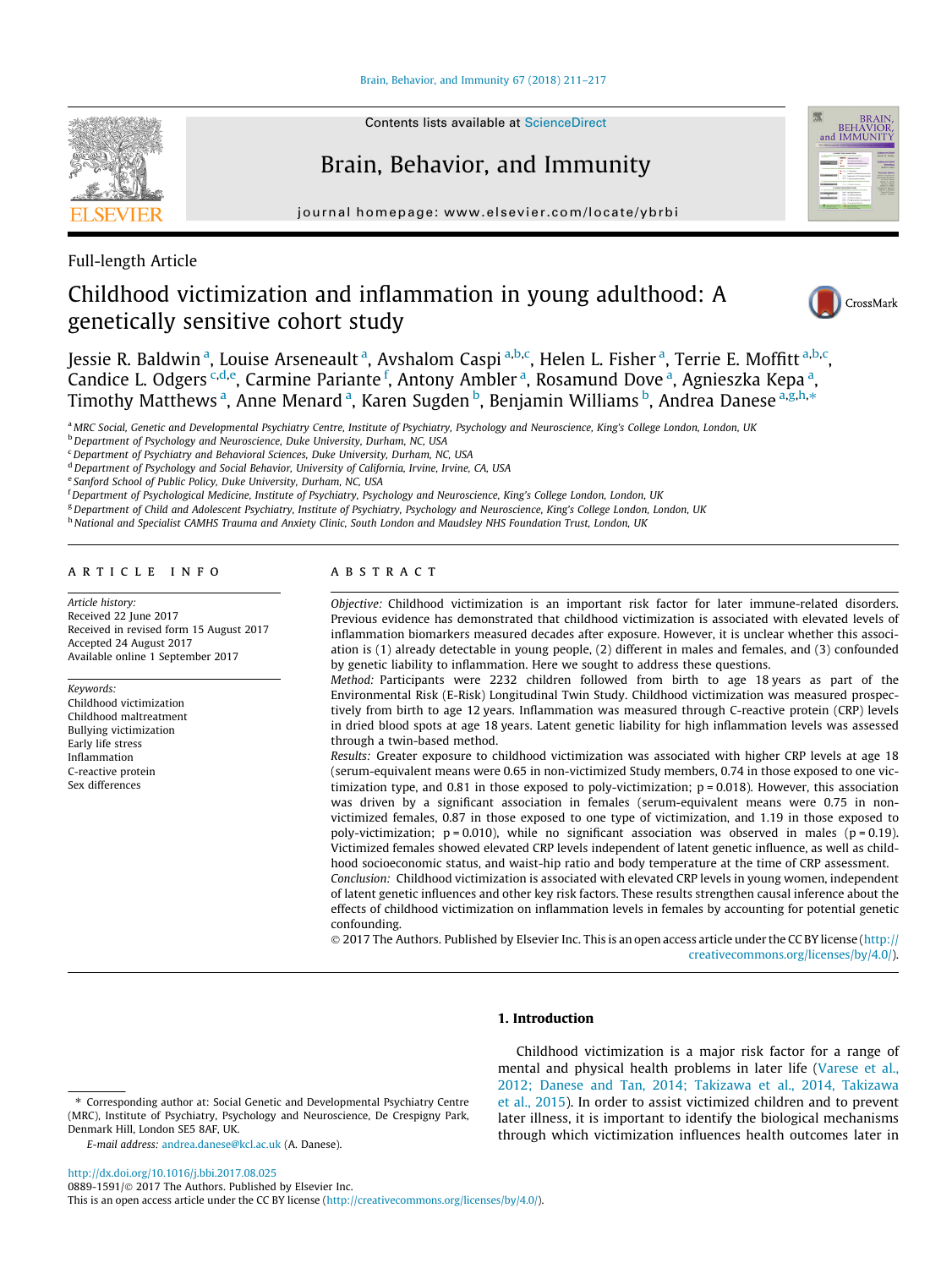life. Because many disorders linked to child victimization (e.g., depression, post-traumatic stress disorder, psychosis, obesity, and cardiovascular disease) have pro-inflammatory origins ([Miller et al., 2009; Danese and Baldwin, 2017\)](#page-6-0), inflammation has been proposed as a mechanism through which victimization may become 'biologically embedded' ([Danese and McEwen, 2012](#page-6-0)).

Children who experience victimization show elevated levels of inflammation biomarkers several decades later. For example, a previous study from our team found that maltreated children in the Dunedin Study showed an elevated risk of clinically relevant Creactive protein (CRP) and other inflammation biomarkers at age 32 [\(Danese et al., 2007\)](#page-6-0), independent of other key risk factors in childhood and adulthood. Furthermore, children exposed to peer bullying victimization in the 1958 British National Child Development Study showed elevated CRP levels at age 45, after accounting for other potential confounders in childhood and adulthood ([Takizawa et al., 2015](#page-6-0)). Finally, a meta-analysis of 25 studies showed that different types of childhood trauma were associated with elevated levels of CRP and other inflammation biomarkers at a mean age of 42 years [\(Baumeister et al., 2015](#page-5-0)). Although the association between childhood victimization and inflammation in later adulthood is now well established, key developmental questions relating to onset, sex differences, and genetic influences remain unanswered.

With regard to onset, it is unclear whether victimized children only show high inflammation levels decades after exposure, or whether these effects can be detected earlier in life. Research in this area has mainly included participants at midlife [\(Baumeister](#page-5-0) [et al., 2015\)](#page-5-0) and findings from studies of young people are inconsistent. For example, one study of young adults showed a positive association between childhood victimization and inflammation ([Copeland et al., 2014\)](#page-5-0), while other studies of children and adolescents showed conditional associations ([Danese et al., 2011; Miller](#page-6-0) [and Cole, 2012\)](#page-6-0) or an inconsistent association according to the measure of victimization ([Slopen et al., 2013\)](#page-6-0). A better understanding of the emergence of the association between childhood victimization and inflammation is important to guide the timing of preventative interventions for victimized children.

With regard to sex differences, it is unclear whether victimized boys and girls differ in their liability to high inflammation levels. Experimental studies in animal models have suggested sex-specific effects of early life stress on inflammation [\(Ganguly and](#page-6-0) [Brenhouse, 2015](#page-6-0)), and findings in humans indicated that females may be more vulnerable than males to high inflammation levels in response to acute stress [\(Rohleder et al., 2001](#page-6-0)) and in the context of socioeconomic disadvantage ([Steptoe et al., 2002,](#page-6-0) [Rathmann et al., 2006, Howe et al., 2010](#page-6-0)). Furthermore, victimized women might be more vulnerable than men to other cardiometabolic outcomes correlated with inflammation [\(Danese and](#page-6-0) [Tan, 2014; Murphy and Loria, 2017\)](#page-6-0). However, most previous studies testing the association between childhood victimization and inflammation in young people did not examine sex differences.

With regard to genetic influences, it is unclear whether high inflammation levels in victimized children reflect environmental effects of victimization, or the result of genetic liability. Plasma levels of inflammation biomarkers, such as CRP, are moderately heritable (e.g., 40%; [Pankow et al., 2001\)](#page-6-0), and inflammatory genes might influence children's risk of experiencing victimization through gene-environment correlation ([Jaffee and Price, 2007;](#page-6-0) [Danese and Baldwin, 2017\)](#page-6-0). For example, genetic pathways related to the immune system predict risk for several psychiatric diagnoses ([The Network and Pathway Analysis Subgroup of the](#page-6-0) [Psychiatric Genomics Consortium, 2015](#page-6-0)). In turn, early expressions of the liability to these conditions, such as emotional dysregulation or oppositional behavior, might increase the risk of victimization in children ([Danese and McCrory, 2015](#page-6-0)). Similarly, psychopathology

and impaired emotion regulation in parents have been linked to high risk of victimization in their children [\(Danese and McCrory,](#page-6-0) [2015\)](#page-6-0). These examples of evocative and passive geneenvironment correlations illustrate alternative and yet untested mechanisms underlying the association between childhood victimization and inflammation.

To address these research gaps, we tested the association between childhood victimization and CRP levels in a populationrepresentative sample of twins followed from birth to age 18. We hypothesized that victimized children would show a small elevation in CRP levels by age 18; that the association would be stronger in females; and that genetic influences would contribute to the association.

# 2. Method

## 2.1. Study sample

Participants were members of the Environmental Risk (E-Risk) Longitudinal Twin Study, which tracks the development of a birth cohort of 2232 British children. The sample was drawn from a larger birth register of twins born in England and Wales in 1994–95 ([Trouton et al., 2002](#page-6-0)). Full details about the sample are reported elsewhere ([Moffitt and E-Risk Study Team, 2002\)](#page-6-0). Briefly, the E-Risk sample was constructed in 1999–2000, when 1116 families (93% of those eligible) with same-sex 5-year-old twins participated in home-visit assessments. This sample comprised 56% monozygotic (MZ) and 44% dizygotic (DZ) twin pairs; sex was evenly distributed within zygosity (49% male). Families were recruited to represent the U.K. population of families with newborns in the 1990s, on the basis of residential location throughout England and Wales and mother's age. Teenaged mothers with twins were over-selected to replace high-risk families who were selectively lost to the register through non-response. Older mothers having twins via assisted reproduction were under-selected to avoid an excess of well-educated older mothers. The study sample represents the full range of socioeconomic conditions in Great Britain, as reflected in the families' distribution on a neighborhood-level socioeconomic index (ACORN [A Classification of Residential Neighbourhoods], developed by CACI Inc. for commercial use in Great Britain) ([Odgers et al., 2012](#page-6-0)): 25.6% of E-Risk families live in ''wealthy achiever" neighborhoods compared to 25.3% nationwide; 5.3% vs. 11.6% live in ''urban prosperity" neighborhoods; 29.6% vs. 26.9% live in ''comfortably off" neighborhoods; 13.4% vs. 13.9% live in ''moderate means" neighborhoods; and 26.1% vs. 20.7% live in ''hard-pressed" neighborhoods. E-Risk underrepresents ''urban prosperity" neighborhoods because such households are likely to be childless.

Follow-up home visits were conducted when the children were aged 7 (98% participation), 10 (96% participation), 12 (96% participation), and, most recently in 2012–2014, at 18 years (93% participation). Home visits at ages 5, 7, 10, and 12 years included assessments with participants as well as their mother (or primary caretaker); the home visit at age 18 included interviews only with the participants. Each twin participant was assessed by a different interviewer. The average age of the twins at the time of the assessment was 18.4 years ( $SD = 0.36$ ); all interviews were conducted after the  $18<sup>th</sup>$  birthday. There were no differences between those who did and did not take part at age 18 in terms of socioeconomic status (SES) assessed when the cohort was initially defined  $(X^2 = 0.86, p = 0.65)$ , age-5 IQ scores (t = 0.98, p = 0.33), age-5 internalizing or externalizing behavior problems ( $t = 0.40$ ,  $p = 0.69$  and  $t = 0.41$ ,  $p = 0.68$ , respectively), or childhood victimization  $(z = 0.51, p = 0.61)$ .

The Joint South London and Maudsley and the Institute of Psychiatry Research Ethics Committee approved each phase of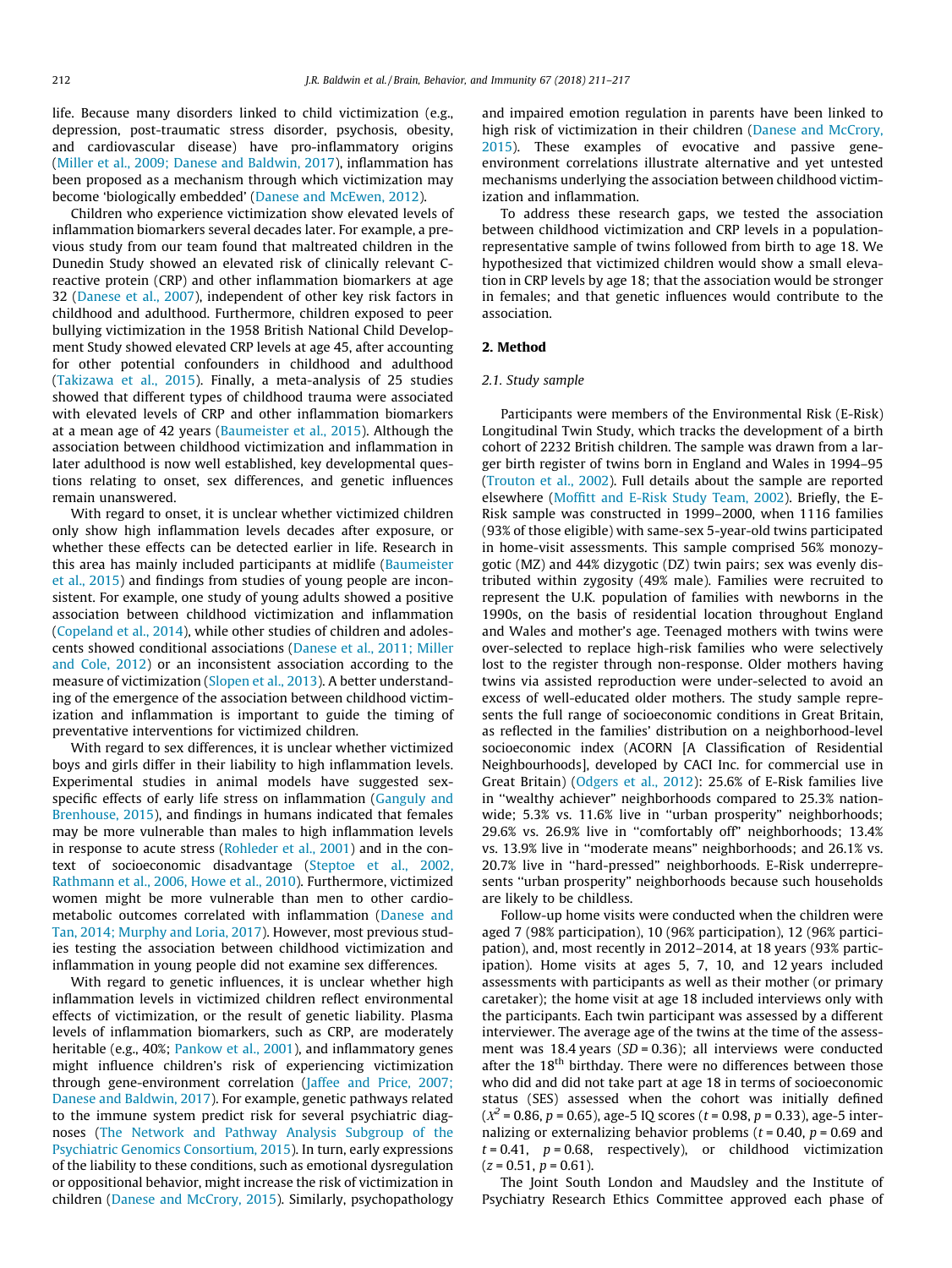the study. Parents gave informed consent and twins gave assent between 5 and 12 years and then informed consent at age 18.

#### 2.2. Childhood victimization

We have previously reported evidence on the reliability and validity of our measurement of childhood victimization [\(Danese](#page-6-0) [et al., 2016](#page-6-0)) and full details of this measure are reported in the Supplementary Material. Exposure to several types of victimization was assessed repeatedly when the children were 5, 7, 10, and 12 years of age and dossiers were compiled for each child with cumulative information about exposure to domestic violence between the mother and her partner; frequent bullying by peers; physical maltreatment by an adult; sexual abuse; emotional abuse and neglect; and physical neglect. Following [Finkelhor et al. \(2007\),](#page-6-0) we have operationalized childhood victimization as the total number of victimization types that a child experiences: 73.5% of children had experienced zero victimization types; 20.1% experienced 1 victimization type; 3.8% experienced 2 victimization types; 1.8% experienced 3 victimization types; 0.8% experienced 4 victimization types; and 0.1% experienced 5 victimization types. We winsorised the poly-victimization distribution into a 3 category variable including children who were not exposed to victimization, children who experienced one type of victimization, and children who experienced multiple types of victimization.

### 2.3. C-Reactive protein (CRP)

We collected capillary blood on filter paper during a home visit at the age-18 follow-up assessment in 1937 Study members (94% of those who took part in the assessment). Study members' fingers were sterilised with an alcohol swab and incised with a retractable lancet (Bunzel Healthcare, catalogue number 366594). The first blood drop was discarded on tissue. Five subsequent drops of 50ul each were collected on a protein saver card (Fisher Scientific, catalogue number 10531018). The cards were placed in an air-tight drying box containing 2 Maxipax absorbent packets each containing 10 g silica gel and allowed to dry completely overnight. The cards were then moved into Ziplock bags with at least 2 absorbent packets per card and a humidity indicator card and refrigerated. The cards were transported to a central laboratory at the SGDP Centre for storage at  $-80$  C within 2 weeks of collection. Cores taken from dried blood spots were eluted overnight on the day prior to laboratory analyses. The following morning, samples were shaken on a plate shaker for 30 min. CRP was quantified via Sandwich ELISA using the Human C-Reactive Protein ELISA Kit KHA0031 (Life Technologies, UK) according to manufacturers' instructions. The kit has a lower limit of detection <10 pg/mL. Standard deviations were calculated from the samples' duplicates giving a coefficient of variation of 3.3%. Paired collection of dried blood spot and serum in n = 98 Study members was performed to derive a within-study conversion equation for CRP levels, where serum CRP value = 6.51 \* (blood spot CRP value) + 0.14.

### 2.4. Latent genetic risk score

We estimated genetic influence on CRP levels through a latent score indexing twin-pair zygosity and the presence of high CRP at age 18 in the co-twin. This method has been widely used to account for additive genetic influences on a trait ([Kendler et al.,](#page-6-0) [1995; Jaffee et al., 2005; Van Lier et al., 2007; Arseneault et al.,](#page-6-0) [2011; Wigman et al., 2011; Baldwin et al., 2016\)](#page-6-0). We defined high CRP as the top tertile of the distribution, consistent with CDC/AHA guidelines for risk prediction in adults [\(Pearson et al., 2003\)](#page-6-0). In order to build the latent genetic risk score, we considered that

monozygotic twins share 100% of their genes while dizygotic (DZ) twins share on average 50% of their genes. Therefore, a child's genetic liability was coded 'lowest risk' if they had a monozygotic co-twin without high CRP, 'low risk' if they had a dizygotic co-twin without high CRP, 'high risk' if they had a dizygotic co-twin with high CRP, and 'highest risk' if they had a monozygotic co-twin with high CRP. This method of estimating genetic risk for elevated CRP allowed us to account for a substantial proportion of variance in CRP levels, whilst retaining power by including the full sample of twins rather than restricting to twin pairs discordant for victimization.

# 2.5. Other risk factors for inflammation

#### 2.5.1. Childhood socioeconomic status

Socioeconomic disadvantage is associated with high CRP levels ([Danese et al., 2009](#page-6-0)) and therefore we adjusted for childhood family socioeconomic status (SES). The family SES at the age of 5 years was defined through a standardized composite of parental income, education and occupation. The three SES indicators were highly correlated  $(r = 0.57 - 0.67)$  and loaded significantly onto one latent factor. The population-wide distribution of the resulting factor was divided in tertiles for analyses [\(Trzesniewski et al., 2006](#page-6-0)).

#### 2.5.2. Waist-hip ratio at age 18

Adipose tissue produces pro-inflammatory cytokines ([Mohamed-Ali et al., 1997\)](#page-6-0), and in particular, abdominal/central obesity – measured by waist-hip ratio - is correlated with high CRP levels over and beyond other measures of body mass ([Visser](#page-6-0) [et al., 1999, Brooks et al., 2010](#page-6-0)). We therefore adjusted for waisthip ratio to account for the effect of abdominal obesity. Trained research workers measured waist and hip circumference of Study members at age 18, and waist-hip ratio was calculated by dividing waist circumference by hip circumference.

## 2.5.3. Body temperature

Elevated body temperature is part of the physiological response to infections and injury [\(Merck, 2006](#page-6-0)). Therefore, we adjusted for body temperature to account for the possible effect of unrecognised infectious and inflammatory disorders on CRP levels ([Danese et al., 2011\)](#page-6-0). Trained research workers measured body temperature (by infrared digital ear thermometer Omron GT510) at the time of CRP assessment.

## 2.6. Statistical analysis

Of the 2066 children who participated in the E-Risk Study assessments at age 18 years, 1789 had complete data for childhood victimization, age-18 CRP levels and the latent genetic score. Study members with complete data did not differ from those with missing data with regard to childhood victimization (OR = 0.89,  $CI = 0.70 - 1.14$ ,  $p = 0.37$ ), gender  $(OR = 0.85, CI = 0.64 - 1.13)$  $p = 0.26$ ) or family SES (OR = 1.05, CI = 0.88-1.25, p = 0.57). Furthermore, we excluded 57 Study members with serumequivalent CRP >10 mg/L as they were likely to have acute trauma, infections, or pathology ([Pearson et al., 2003\)](#page-6-0), giving us a final sample of N = 1732.

CRP was log-transformed to improve normality of its distribution. We used Generalized Estimating Equation (GEE) linear regression models in STATA 14 (College Station, TX) to predict CRP levels at age 18 and account for clustering of twins within families. First, we tested whether childhood victimization predicted elevated levels of CRP at age 18 years. Second, we stratified these analyses by gender to test sex-specific effects of childood victimization on CRP. Third, we tested the genetic contribution to CRP levels at age 18, by (i) running a univariate twin model in the R package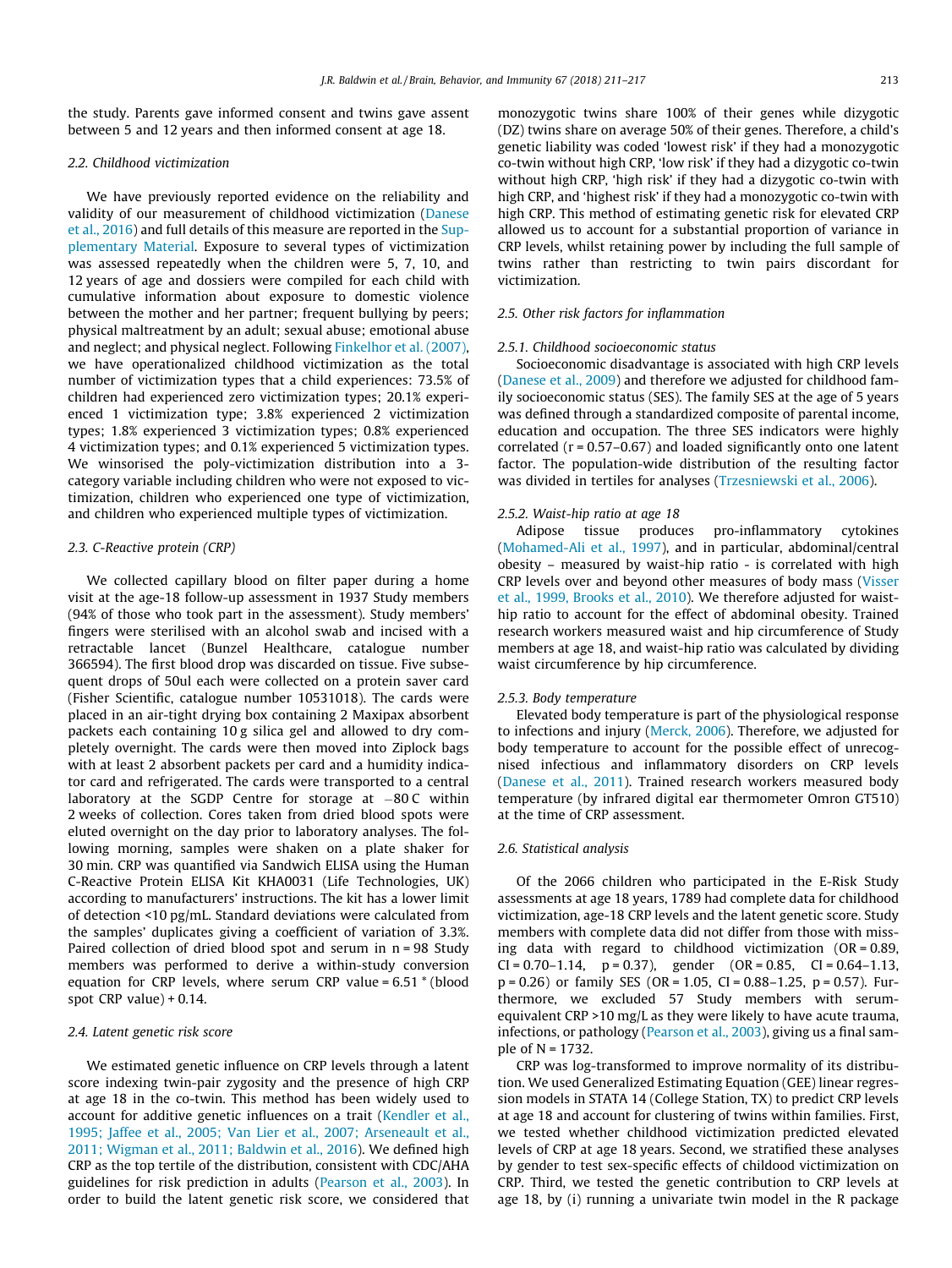'OpenMx' to decompose the variation in CRP into additive genetic, shared environmental, and unique environmental components; and (ii) testing whether a latent genetic risk score predicted CRP levels at age 18. Fourth, we tested whether childhood victimization predicted elevated levels of CRP at age 18 years independent of the latent genetic risk score as well as other key risk factors for high CRP.

# 3. Results

#### 3.1. Do victimized children have elevated CRP levels at age 18?

We first tested the influence of childhood victimization on CRP levels at age 18 years (Fig. 1, Panel A). We found a positive linear association between exposure to childood victimization and CRP levels at age 18 (b = 0.15, 95% CI = 0.03; 0.27, p = 0.018). Compared to non-victimized children  $(N = 1258)$ , children exposed to one type of victimization had higher CRP levels ( $N = 364$ ; b = 0.18,



Fig. 1. Association between childhood victimization and serum-equivalent CRP levels at age 18, in the overall sample (Panel A), and in analyses stratified by gender (Panel B). Note. Error bars show standard errors. Greater exposure to childhood victimization was associated with higher CRP levels at age 18 in the overall sample  $(b = 0.15, 95\%$  CI = 0.03;0.27, p = 0.018) and in females (b = 0.25, 95% CI = 0.06;0.43,  $p = 0.010$ ) but not in males (b = 0.10, 95% CI = -0.05;0.26, p = 0.19; sex-interaction  $p$ -value = 0.23).

95% CI = 0.01; 0.36,  $p = 0.035$ ) while the smaller group of children exposed to poly-victimization showed a nominal but statistically non-significant elevation in CRP levels  $(N = 110; b = 0.25, 95%$  $CI = -0.05$ ; 0.54, p = 0.10).

# 3.2. Do victimized males and females differ in their liability to elevated CRP levels at age 18?

Stratified analyses showed that the observed association between childhood victimization and elevated CRP levels at age 18 was driven by effects in female Study members (Fig. 1, Panel B). There was a positive linear association between childhood victimization and levels of  $CRP$  in females ( $b = 0.25$ ,  $95\%$  $CI = 0.06; 0.43$ ,  $p = 0.010$ ). Relative to non-victimized girls, girls exposed to one type of victimization had a non-significant elevation in CRP levels ( $b = 0.21$ , 95% CI = -0.03:0.45, p=0.092) while poly-victimized girls showed elevated CRP levels (b = 0.56, 95%  $CI = 0.08; 1.04$ ,  $p = 0.021$ ). However, no linear association was found in males ( $b = 0.10$ , 95% CI =  $-0.05$ ; 0.26, p = 0.19). The sex-specific association was not explained by sex differences in exposure to victimization, as girls were not more likely than boys to experience victimization (Supplementary Table 1).

#### 3.3. Is the latent genetic score a valid predictor of CRP levels at age 18?

We first tested if variation in CRP levels at age 18 years was genetically influenced in our sample in order to validate the latent genetic score for CRP ([Jaffee et al., 2005\)](#page-6-0). Using a univariate twin model, we found that the heritability of CRP levels was 40% (95%  $CI = 19\% - 58\%$ ) (Fig. 2). We then tested the association between the latent genetic score and CRP levels at age 18. The latent genetic score was associated with CRP levels, both in the overall E-Risk Study sample (n = 1732; beta = 0.33, p < 0.001;  $R^2$  = 13%) and in female Study members (n = 888; beta = 0.35, p < 0.001;  $R^2$  = 15%; [Fig. 3](#page-4-0)). Because a statistically significant association between childhood victimization and CRP levels was found only in females, we hereafter focus our analyses in females.

# 3.4. Do victimized girls have elevated CRP levels at age 18 independent of their latent genetic risk?

To assess whether childhood victimization had an environmentally mediated influence on CRP levels in females at age 18, we tested whether victimized girls showed elevated CRP levels after accounting for their latent genetic scores. Poly-victimized girls



Fig. 2. Pie chart showing the percentages of variance in CRP levels at age 18 accounted for by additive genetic influences (A), shared environmental influences (C) and unique environmental influences (E), with 95% confidence intervals. Note. Within-pair correlations for CRP levels were r = 0.56 for monozygotic twin pairs and r = 0.33 for dizygotic twin pairs.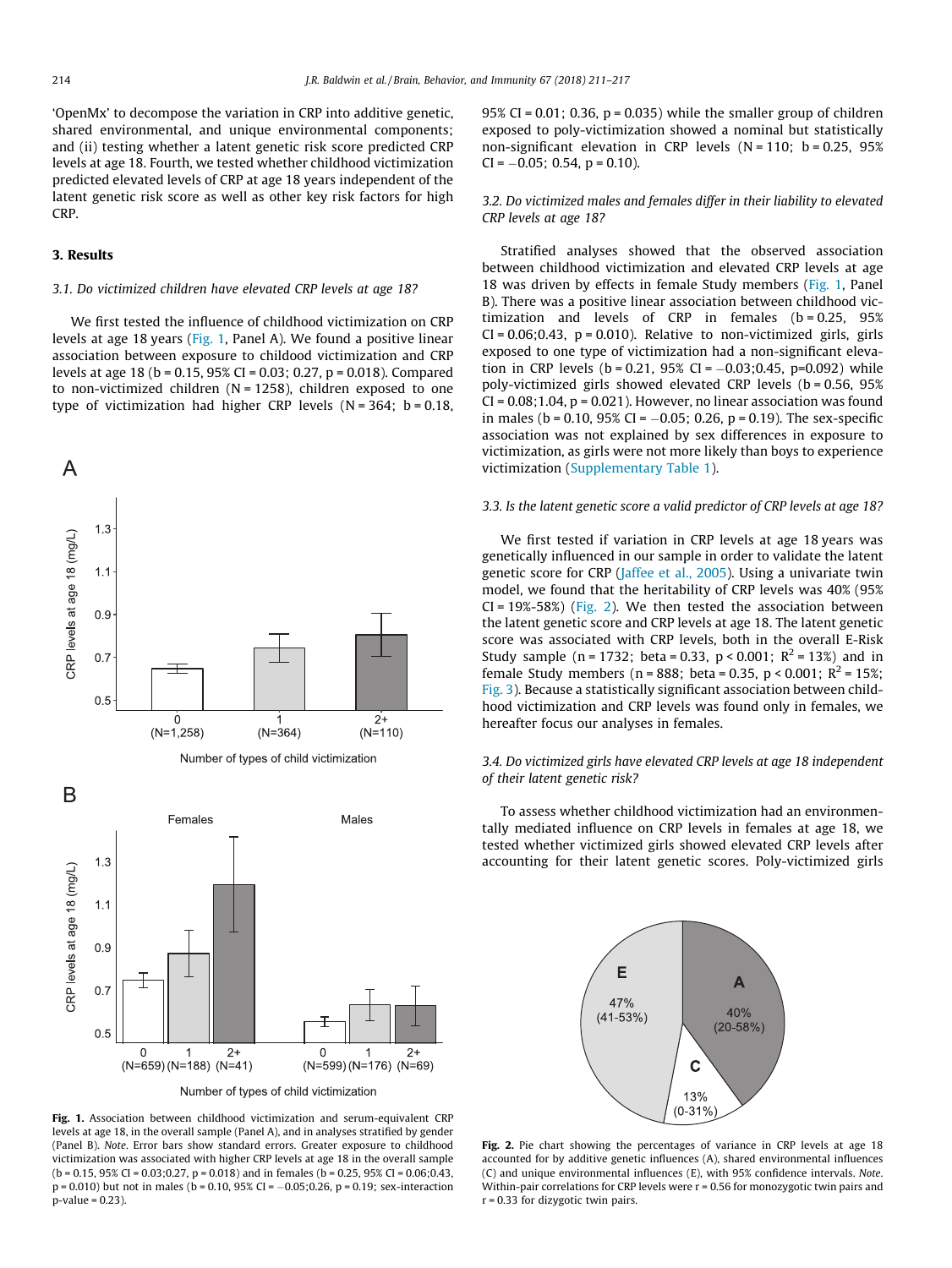<span id="page-4-0"></span>

Latent genetic score

Fig. 3. Association between latent genetic score and (log-transformed) CRP levels at age 18, in females. Note. Females with higher latent genetic scores showed higher levels of CRP at age 18 (beta = 0.35, CI = 0.28–0.42, p < 0.001;  $R^2$  = 15%).

## Table 1

Association between childhood victimization and (log-transformed) CRP levels in females at age 18. Results are presented as unstandardized coefficients and their 95% confidence intervals.

|                            | <b>Baseline Model</b> | Model 1              | Model 2              | Model 3             | Model 4                   |
|----------------------------|-----------------------|----------------------|----------------------|---------------------|---------------------------|
| Childhood victimization    |                       |                      |                      |                     |                           |
| None                       | Ref                   | Ref                  | Ref                  | Ref                 | Ref                       |
| 1 type                     | $0.21$ (-0.03; 0.45)  | $0.06$ (-0.13; 0.26) | $0.17(-0.07; 0.42)$  | $0.16(-0.08; 0.40)$ | $0.04 (-0.16; 0.24)$      |
| $2+$ types                 | 0.56(0.08; 1.04)      | 0.50(0.12; 0.87)     | 0.52(0.04; 1.00)     | 0.51(0.04; 0.97)    | 0.44(0.06; 0.82)          |
| Latent genetic score       | 0.59(0.52; 0.66)      | 0.59(0.52; 0.66)     |                      |                     | 0.53(0.46; 0.60)          |
| Child socioeconomic status |                       |                      |                      |                     |                           |
| High                       | Ref                   |                      | Ref                  |                     | Ref                       |
| Middle                     | $0.09$ (-0.19; 0.36)  |                      | $0.07 (-0.21; 0.34)$ |                     | $-0.03$ ( $-0.22$ ; 0.16) |
| Low                        | 0.28(0.00; 0.55)      |                      | $0.22$ (-0.06; 0.50) |                     | $0.02$ (-0.18; 0.22)      |
| Waist-hip ratio at age 18  | 3.82(2.52; 5.11)      |                      |                      | 3.62(2.32; 4.92)    | 3.46 (2.17; 4.74)         |
| Body temperature           | 0.19(0.04; 0.34)      |                      |                      | 0.18(0.03; 0.32)    | 0.15(0.01; 0.29)          |

Note. The Baseline Model shows the bivariate associations between childhood victimization and risk factors for CRP levels with CRP levels. Model 1 shows the association between childhood victimization and CRP levels after adjusting for the latent genetic score. Model 2 shows the association between childhood victimization and CRP levels after adjusting for childhood socioeconomic status. Model 3 shows the association between childhood victimization and CRP levels after adjusting for waist-hip ratio and body temperature. Model 4 shows the association between childhood victimization and CRP levels after adjusting simultaneously for all covariates. N = 888 for all analyses. Missing values for waist-hip ratio (N = 25) and body temperature (N = 7) were replaced with the mean of the sample-wide distribution of available data. Numbers in bold represent statistically significant results.

showed elevated CRP levels at age 18 independent of their latent genetic score (Table 1, Model 1).

# 3.5. Do victimized girls have elevated CRP levels at age 18 independent of key risk factors for elevated CRP?

We next considered that poly-victimized females may show elevated levels of CRP at age 18 due to other potential confounding factors and artefacts. We therefore tested whether the association was independent of family SES, and waist-hip ratio and body temperature at the time of CRP assessment, which were all associated with high levels of CRP in females (Table 1, Baseline Model). After accounting for family SES, poly-victimized girls still showed elevated levels of CRP at age 18 (Table 1, Model 2). After accounting for waist-hip ratio and body temperature, poly-victimized girls still showed higher levels of CRP at age 18 (Table 1, Model 3). Finally, after simultaneously accounting for family SES, waist-hip ratio, body temperature, as well as the latent genetic score, polyvictimized girls still showed higher levels of CRP at age 18 (Table 1, Model 4).

#### 4. Discussion

In this prospective cohort study, we found that childhood victimization was associated with elevated levels of CRP at age 18. We observed a sex-specific effect, in that young women exposed to childhood poly-victimization had CRP levels that were 60% higher than non-victimized females, whereas no significant association was found in males. In females, this association was independent of latent genetic influence and other key risk factors for inflammation. Our findings are consistent with previous research demonstrating an association between childhood victimization and later elevated CRP levels ([Danese et al., 2007; Copeland](#page-6-0) [et al., 2014; Baumeister et al., 2015; Takizawa et al., 2015\)](#page-6-0) and expand this literature in three ways.

First, because most previous research in this area included participants at midlife ([Baumeister et al., 2015](#page-5-0)), we tested the association between childhood victimization and CRP levels at age 18 years to understand more about the emergence of this link. We observed that victimized children already show high CRP levels in young adulthood, consistent with findings from a previous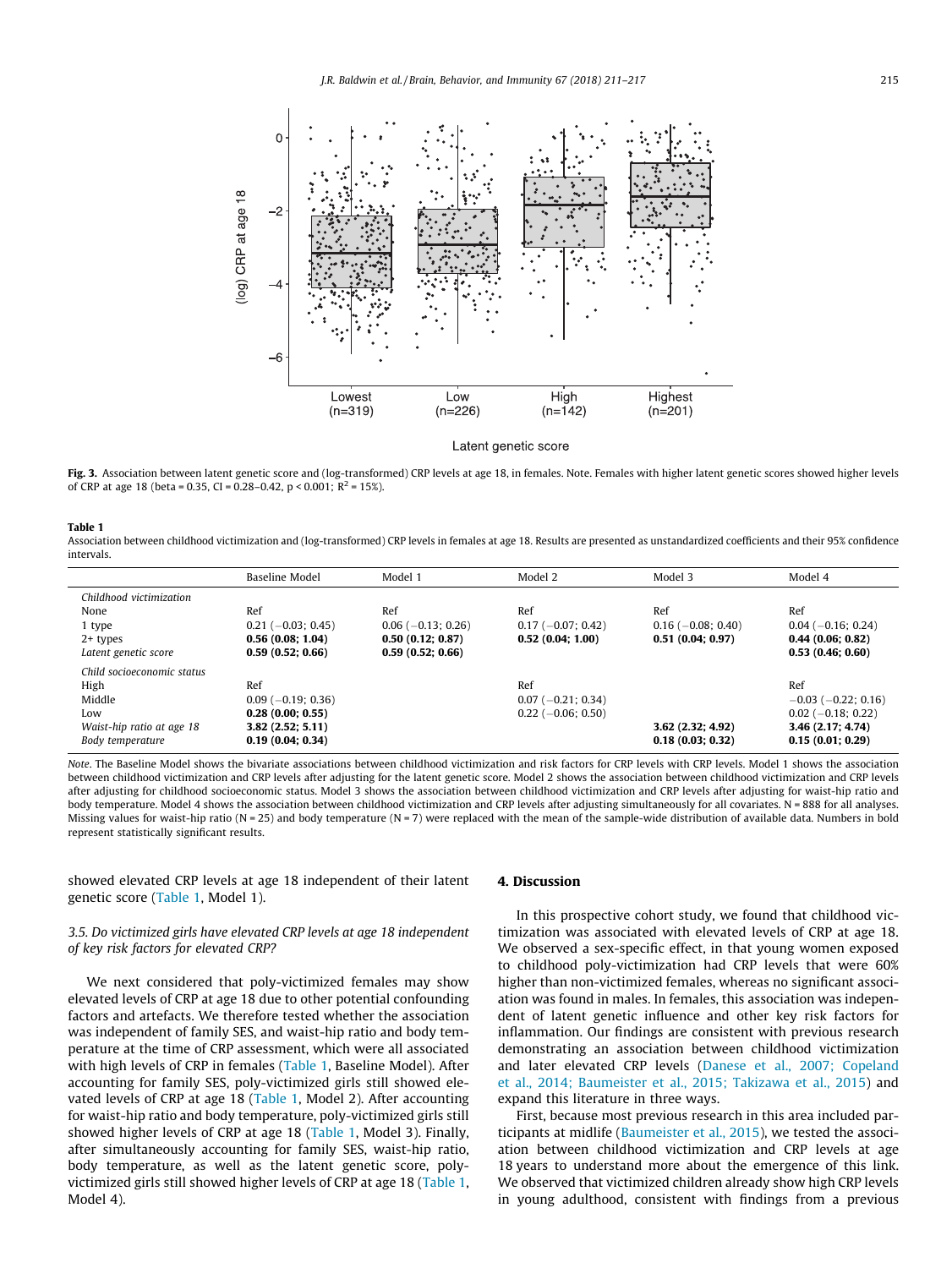<span id="page-5-0"></span>epidemiological study (Copeland et al., 2014). This suggests that prevention of victimization or early interventions for victimized children may reduce inflammation in young adulthood and limit the associated health burden in later life [\(Shonkoff et al., 2009](#page-6-0)).

Second, building on suggestive evidence in animal models ([Ganguly and Brenhouse, 2015\)](#page-6-0) and human studies [\(Rohleder](#page-6-0) [et al., 2001; Steptoe et al., 2002; Rathmann et al., 2006; Howe](#page-6-0) [et al., 2010](#page-6-0)), we tested for sex-specific effects of early-life stress on inflammation. We found that the association between childhood victimization and CRP levels was present in young women, but not in men. Although a meta-analysis of studies with participants in midlife did not show moderation of the effects of childhood trauma on inflammation by gender (Baumeister et al., 2015), previous research in young people has not systematically tested for sex differences. It is possible that females could show greater vulnerability to the effects of stress on inflammation in early life, consistent with the sexual dimorphism in other stressrelated systems and in the risk for emotional and cardiovascular disorders (Bale and Epperson, 2015; Murphy and Loria, 2017). Sex hormones may partly contribute to these effects, as increases in testosterone levels in male adolescents have been shown to negatively correlate with CRP levels ([Shanahan et al., 2013](#page-6-0)). The nonsignificant association between childhood victimization and CRP levels observed in young men may become stronger and statistically significant in older cohorts, as victimized males engage in more unhealthy behaviors that can increase inflammation levels ([Danese and Baldwin, 2017](#page-6-0)). Future studies are needed to replicate these findings in other young cohorts and to investigate the mechanisms underlying the sexually dimorphic effects.

Third, building on earlier preliminary work in humans [\(Rooks](#page-6-0) [et al., 2012](#page-6-0)), we tested in our large, population-representative study whether the association between a prospective measure of childhood victimization and CRP was influenced by genetic liability to high CRP. We found that victimized young women had high CRP levels independent of latent genetic influence. On the one hand, our findings are consistent with results from experimental animal studies that described environmental effects of early life stress on inflammation levels (Cole et al., 2012; Delpech et al., 2016). On the other hand, our findings expand previous knowledge by showing that similar environmental effects can also be observed in human populations characterised by greater genetic heterogeneity, and, thus, strengthen causal inference in humans.

Our findings should be considered in the context of some limitations. First, in order to maximise the collection of biological specimens in this large cohort, CRP was assessed in dried blood spots and not in serum. However, several previous studies have shown that CRP levels in dried blood spots are a valid proxy for serum equivalent [\(McDade et al., 2004; Danese et al., 2011; Sugden](#page-6-0) [et al., 2015](#page-6-0)). Second, we undertook the present study in a cohort of twins, who may not be representative of the population of singletons. However, the prevalence of childhood victimization in this study is similar to the prevalence described in other studies of singletons [\(Lereya et al., 2015](#page-6-0)) and CRP levels in this study are similar to levels described in other samples of a similar age (Copeland et al., 2014), suggesting that our sample is representative of the population of singletons. Third, our index of genetic liability to CRP was based on a latent, twin-based method rather than on measured differences in DNA sequence. However, the current DNAbased method, namely the polygenic risk score, only accounts for a small proportion of the variance in CRP (5%) ([Dehghan et al.,](#page-6-0) [2011\)](#page-6-0), which is less than the proportion of variance captured by our latent method (13%). Finally, this analysis was based on a cross-sectional measure of CRP, and therefore we could not examine whether childhood victimization predicted altered trajectories of CRP across development. Although CRP levels were measured at age 12 in a subsample of this cohort [\(Danese et al., 2011\)](#page-6-0), only 154

Study members have CRP data at ages 12 and 18, and we were thus underpowered to test for an association between childhood victimization and changes in CRP levels over time.

Our findings suggest that females may be vulnerable to the effect of childhood victimization on inflammation in young adulthood. As such, young women who experienced childhood victimization may benefit from early interventions targeting inflammation including promotion of physical activity ([Gleeson](#page-6-0) [et al., 2011](#page-6-0)), healthy diet ([Giugliano et al., 2006](#page-6-0)), psychological therapy (Creswell et al., 2012, Irwin et al., 2015) and possibly anti-inflammatory medication. Experimental work is now needed to test whether reduction of inflammation levels in victimized young women may prevent the emergence of later clinical disorders.

#### Acknowledgments

The E-Risk Study is funded by the Medical Research Council (grant G1002190). Additional support was provided by National Institute of Child Health and Development (grant HD077482), the Jacobs Foundation, the Nuffield Foundation, the National Society for Prevention of Cruelty to Children (NSPCC) and the Economic and Social Research Council (ESRC). J.R.B is funded by the ESRC. L.A is the Mental Health Leadership Fellow for the UK ESRC. H.L.F is supported by an MQ Fellows Award (MQ14F40). C.O is a Jacobs Foundation and Canadian Institutes for Advanced Research Fellow. C.P is supported by the National Institute for Health Research (NIHR) Mental Health Biomedical Research Centre at South London and Maudsley NHS Foundation Trust and King's College London, and has received research funding from Johnson & Johnson and from a Wellcome-led Consortium that also includes Lundbeck, GlaxoSmithKline and Pfizer, as well as personal fees from Lundbeck and Eleusis Benefit Corporation.

We are grateful to the study mothers and fathers, the twins, and the twins' teachers for their participation. Our thanks to CACI, Google Streetview, and to members of the E-Risk team for their dedication, hard work, and insights.

#### Appendix A. Supplementary data

Supplementary data associated with this article can be found, in the online version, at <http://dx.doi.org/10.1016/j.bbi.2017.08.025>.

#### References

- [Arseneault, L., Cannon, M., Fisher, H.L., Polanczyk, G., Moffitt, T.E., Caspi, A., 2011.](http://refhub.elsevier.com/S0889-1591(17)30407-5/h0005) [Childhood trauma and children's emerging psychotic symptoms: a genetically](http://refhub.elsevier.com/S0889-1591(17)30407-5/h0005) [sensitive longitudinal cohort study. Am. J. Psychiatry 168, 65–72.](http://refhub.elsevier.com/S0889-1591(17)30407-5/h0005)
- [Baldwin, J.R., Arseneault, L., Odgers, C., Belsky, D.W., Matthews, T., Ambler, A., Caspi,](http://refhub.elsevier.com/S0889-1591(17)30407-5/h0010) [A., Moffitt, T.E., Danese, A., 2016. Childhood bullying victimization and](http://refhub.elsevier.com/S0889-1591(17)30407-5/h0010) [overweight in young adulthood: a cohort study. Psychosom. Med. 78, 1094–](http://refhub.elsevier.com/S0889-1591(17)30407-5/h0010) [1103.](http://refhub.elsevier.com/S0889-1591(17)30407-5/h0010)
- [Bale, T.L., Epperson, C.N., 2015. Sex differences and stress across the lifespan. Nat.](http://refhub.elsevier.com/S0889-1591(17)30407-5/h0015) [Neurosci. 18, 1413–1420](http://refhub.elsevier.com/S0889-1591(17)30407-5/h0015).
- [Baumeister, D., Akhtar, R., Ciufolini, S., Pariante, C., Mondelli, V., 2015. Childhood](http://refhub.elsevier.com/S0889-1591(17)30407-5/h0020) [trauma and adulthood inflammation: a meta-analysis of peripheral C-reactive](http://refhub.elsevier.com/S0889-1591(17)30407-5/h0020) [protein, interleukin-6 and tumour necrosis factor-](http://refhub.elsevier.com/S0889-1591(17)30407-5/h0020) $\alpha$ . Mol. Psychiatry 21, 642– [649](http://refhub.elsevier.com/S0889-1591(17)30407-5/h0020).
- [Brooks, G.C., Blaha, M.J., Blumenthal, R.S., 2010. Relation of C-reactive protein to](http://refhub.elsevier.com/S0889-1591(17)30407-5/h0025) [abdominal adiposity. Am. J. Cardiol. 106, 56–61.](http://refhub.elsevier.com/S0889-1591(17)30407-5/h0025)
- [Cole, S.W., Conti, G., Arevalo, J.M., Ruggiero, A.M., Heckman, J.J., Suomi, S.J., 2012.](http://refhub.elsevier.com/S0889-1591(17)30407-5/h0030) [Transcriptional modulation of the developing immune system by early life](http://refhub.elsevier.com/S0889-1591(17)30407-5/h0030) [social adversity. Proc. Natl. Acad. Sci. 109, 20578–20583](http://refhub.elsevier.com/S0889-1591(17)30407-5/h0030).
- [Copeland, W.E., Wolke, D., Lereya, S.T., Shanahan, L., Worthman, C., Costello, E.J.,](http://refhub.elsevier.com/S0889-1591(17)30407-5/h0035) [2014. Childhood bullying involvement predicts low-grade systemic](http://refhub.elsevier.com/S0889-1591(17)30407-5/h0035) [inflammation into adulthood. Proc. Natl. Acad. Sci. 111, 7570–7575.](http://refhub.elsevier.com/S0889-1591(17)30407-5/h0035)
- [Creswell, J.D., Irwin, M.R., Burklund, L.J., Lieberman, M.D., Arevalo, J.M.G., Ma, J.,](http://refhub.elsevier.com/S0889-1591(17)30407-5/h0040) [Breen, E.C., Cole, S.W., 2012. Mindfulness-based stress reduction training](http://refhub.elsevier.com/S0889-1591(17)30407-5/h0040) [reduces loneliness and pro-inflammatory gene expression in older adults: a](http://refhub.elsevier.com/S0889-1591(17)30407-5/h0040) [small randomized controlled trial. Brain Behav. Immun. 26, 1095–1101.](http://refhub.elsevier.com/S0889-1591(17)30407-5/h0040)